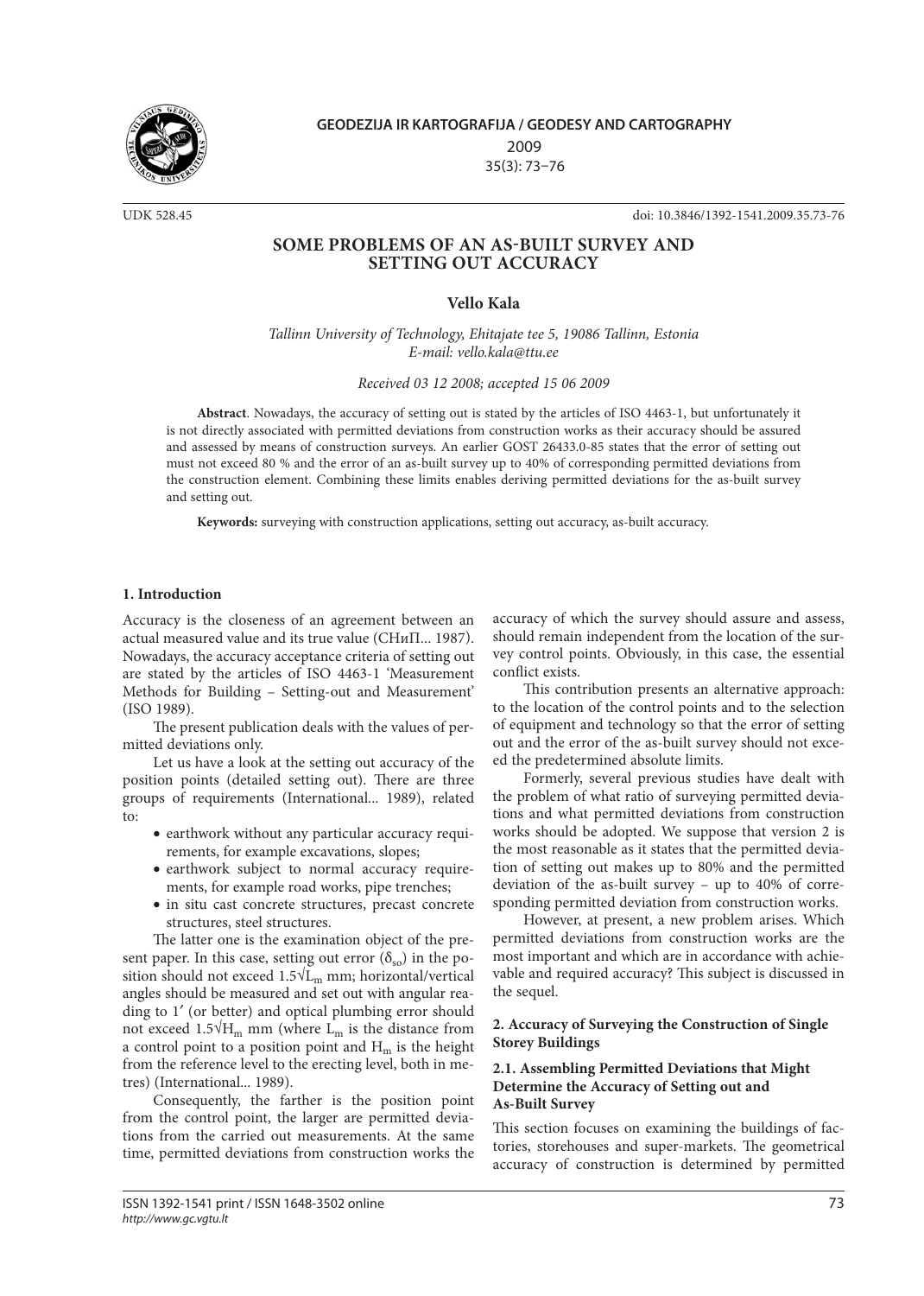deviations from assembling foundations or its anchor bolts and columns. This is due to conceptual design considerations. The cases of the reinforced concrete skeleton and the metal skeleton will be discussed separately.

The most important permitted deviations of assembling δconstr are as follows:

- for prefabricated foundations (СНиП... 1987) -12 mm;
- for concrete columns in its lower end  $(RT 02-10102) - 20$  mm;
- for steel columns in its lower end (СНиП... 1987) – 5 mm.

#### **2.2. Presumable Accuracy of Surveying**

In this case, the evaluation of accuracy relays on some simplified scheme assuming that the as-built survey and setting out are executed in a section between expansion joints (in the majority of cases, an interval of expansion joints is about 70 m). In addition, it is supposed that control points are located about on the diagonal of the section at a distance of 30 m from the buildin. Subsequently, the maximum distance from the control point to the position point is 130 m.

Permitted deviations from construction works are generally presented across the axes. Therefore, permitted deviations from position points are also presented across the axes. As site grid axes are generally parallel to building axes, the mean square errors (MSE) of setting out and the as-built survey are presented by means of its projections on the coordinate axes. Moreover, the use of a total station Leica TC1100 (or an instrument of equal precision) is assumed in the following calculations.

Thus, MSE is computed by the next equations:

$$
m_x = \sqrt{m_s^2 \cos^2 \alpha + \frac{s^2 m_\alpha^2 \sin^2 \alpha}{\rho^2} + m_C^2 + 0.5 m_M^2 + \frac{m_{NS}^2 + m_D^2}{\rho^2}},
$$
  
\n
$$
m_y = \sqrt{m_s^2 \sin^2 \alpha + \frac{s^2 m_\alpha^2 \cos^2 \alpha}{\rho^2} + m_C^2 + 0.5 m_M^2 + \frac{m_{NS}^2 + m_D^2}{\rho^2}},
$$
\n(1)

where:  $m_s$  – the mean square error (MSE) of distance measurement ( $\pm 2.0$  mm);  $\alpha$  – medium direction angle in the site grid system (45°); *s* – average distance to the position point (130/2 = 65 m);  $m_\alpha$  = MSE of direction angle (it is presupposed to be equal to the nominal MSE of angle measurement with one full set  $\pm 4.5$ ");  $\rho$  – 206 265";  $m<sub>C</sub>$  = MSE of centring the instrument on either x or y direction ( $\pm 0.4$  mm);  $m_M$  – MSE of marking position points on either *x* or *y* direction ( $\pm 1$  mm);  $m_{NS}$  – MSE due to natural sources (a priori equal to  $m_M$ );  $m_{ID}$  – MSE due to initial data (in case it is used as the only control point and initial direction proposing that the error is insignificant).

Equations (1) give:

$$
m_x = m_y = \sqrt{2 + 1 + 0.2 + 0.5 + 1} = 2.2
$$
 mm,

which indicates that the most influencal errors are due to distance measurement.

By ISO 4463-1 (setting out the position points of concrete and steel structures):  $ms = 1.5\sqrt{65/2.5} = 5$  mm,  $m_{\alpha} = 1'$  and after putting these values into equations (1)  $m_x = m_y = 14$  mm. It is even more than permitted deviations from assembling the accuracy of which setting out should assure. Clearly, this is not acceptable.

# **2.3. Accordance with Presumable and Required Surveying Accuracy**

As already mentioned in the introduction, GOST 26433.0-85 states permitted deviations from setting out up to 80% and permitted deviations from the as-built survey up to 40% in light of corresponding permitted deviations from assembling.

First, the concrete skeleton is examined. Thus, according to section 1, MSE of the foundation as-built survey should not exceed the value  $m_{abs} = \delta_{constr} \times 0.4/2.5$  =  $12 \times 0.4/2.5 = 2$  mm and MSE of setting out position points (axes, centre lines on pockets for columns) should not exceed 4 mm. MSE of the column as-built survey should not exceed  $m_{abs} = \delta_{constr} \times 0.4/2.5 = 20 \times 0.4/2.5 =$ 3 mm. As it stems from subsection 2.2, it is achievable by using Leica TC1100 or an instrument of equal precision.

Second, the steel skeleton is examined. In this case, MSE of the column lower end as-built survey should not exceed the value  $m_{abs} = \delta_{constr} \times 0.4/2.5 = 5 \times 0.4/2.5 =$ 0.8 mm. Apparently, it is too difficult to carry out on the occasion of large-lot erecting. In this case, a simpler technology foresees the as-built surveying lower end of the column in relation to centrelines or edge lines previously *had set out* on the foundation for assembling. Naturally, it calls for higher requirements for the persistence of the above mentioned lines.

#### **3. Accuracy of Surveying the Construction of Multi-Storey Buildings**

## **3.1. Erecting Permitted Deviations that Might Determine the Accuracy of Setting out and As-Built Survey**

This section focuses on surveying the construction of supermarkets, offices, residential buildings, hotels and light industry buildings. The most important permitted deviations from assembling δconstr are:

- Deviation from the column low end of the in-situ concrete skeleton on the intermediate floor and from the upper end of the column under the inter-mediate floor (mating eccentricity) that generally cannot be directly surveyed. The permitted deviation is  $d/20$  (RAK MK 20743) (d = the cross-section diameter of the column, generally  $300 \div 400$  mm) so  $\delta_{constr} = 15 \div 20$  mm.
- Prefabricated multi-storey concrete column deviation from verticality that generally cannot be directly surveyed after assembling intermediate floors. The permitted deviation is h/150 (RAK  $MK 20743$ ) (h = height of the column). The most common are columns for two storeys. Taking the height of a storey as of 3 m, the height of the column is  $2 \times 3 = 6$  m, and thus the permitted deviation from verticality becomes  $\delta_{constr} = 40$  mm.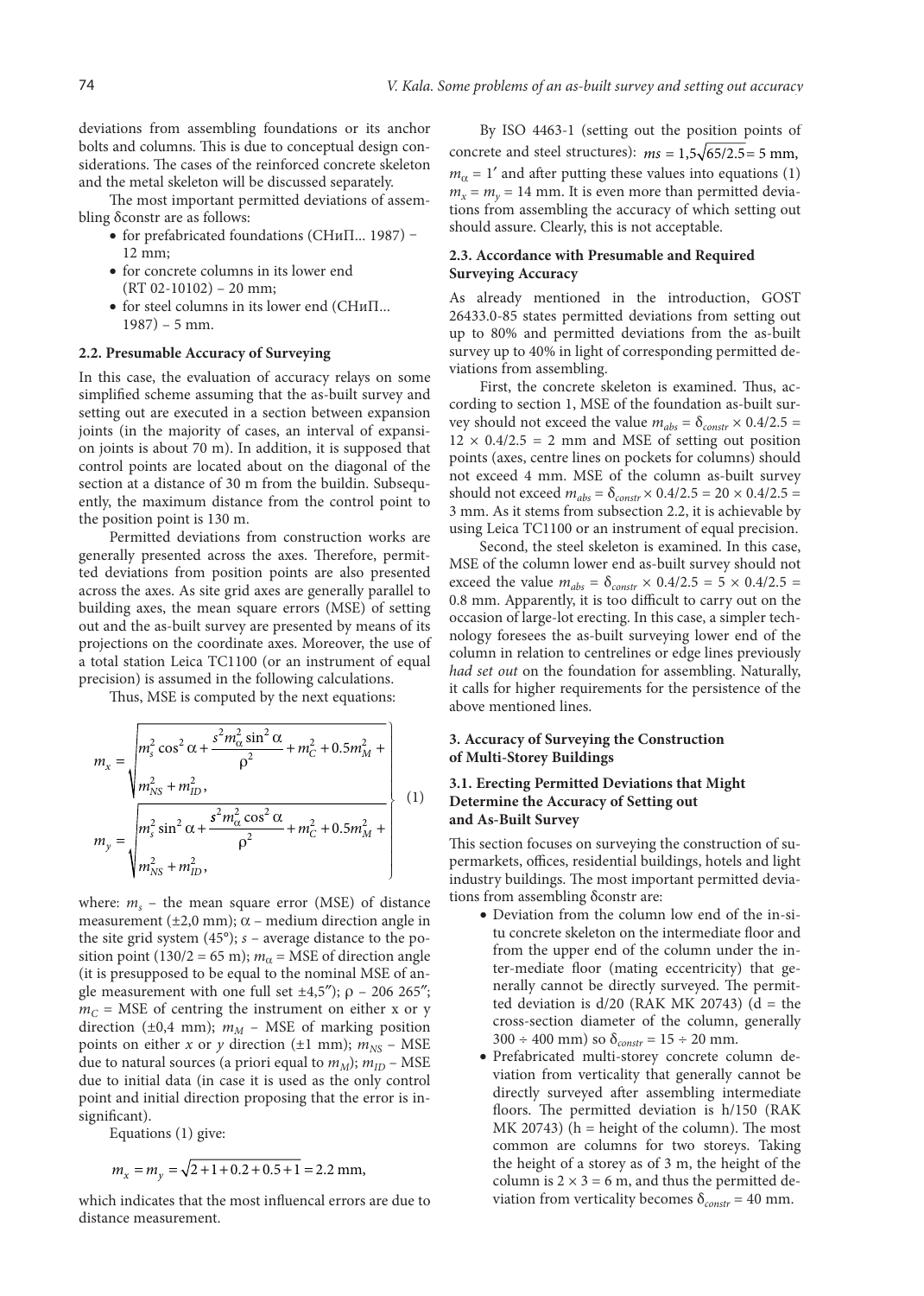- Prefabricated single storey concrete column lower end deviation from the designed position. On the occasion of the second class buildings (ordinary dwelling houses, offices etc), δ*constr* = 20 mm (RAK MK 20743).
- A permitted deviation of the single storey steel column from verticality is h/280 (RAK MK 20844). Thus, if the height of the storey is 4 m,  $\delta_{constr}$  = 14 mm.

#### **3.2. Presumable Accuracy of Surveying**

The designing procedure in this case differs from the procedure of single-storey buildings. First, two orders of control systems are used at multi-storey-buildings: the primary system is established on the ground and the secondary one on assembling or form-work level. The accuracy of position points is found by means of equations (1) where the length of a section is taken for 70 m but maximum width is most likely about 20 m. The control point of the secondary system will be positioned in the middle of the section, so the maximum distance between the control point of the secondary system and the position point is about 40 m. MSE of the secondary system control point in relation to the control point of the primary system can be calculated by

$$
m_{PR(x)} = \sqrt{\frac{m_s^2 \cos^2 \alpha + \frac{s^2 m_\alpha^2 \sin^2 \alpha}{\rho^2} + m_\tau^2 + m_C^2 + \frac{m_R^2}{\rho^2} + m_R^2 \cos^2 \alpha + m_C^2 + \frac{m_R^2 \sin^2 \alpha + \frac{s^2 m_\alpha^2 \cos^2 \alpha}{\rho^2} + m_\tau^2 + m_C^2 + \frac{m_R^2 \sin^2 \alpha + \frac{s^2 m_\alpha^2 \cos^2 \alpha}{\rho^2} + m_\tau^2 + m_C^2 + \frac{m_R^2}{\rho^2} + m_C^2 + m_D^2}} \qquad (2)
$$

where: *s* – the distance from the control point of the primary system to the control point of the secondary system (70 m);  $\alpha$  – medium direction angle from the control point of the primary system to the control point of the secondary system (45°);  $m_{\tau}$  – MSE due to a deviation of instrument vertical axis from truly vertical (plumb line);  $m_R$  – MSE due to the centring error of prism; the other symbols used are spent in equations (1).

First, let us find MSE due to a deviation of the vertical axis of the instrument from true vertical (plumb line) that is computed from

$$
m_{\tau} = \frac{h\tau}{\rho''} = \frac{40000 \times 1}{206 \, 265} = 0.2 \, \text{mm},\tag{3}
$$

where: *h* – height from construction ground level to erecting level (let us take 40 m, which is relatively high for large-lot constructions in Estonia); τ – MSE of tilt correction (1″ for Leica TC1100).

Thus, equations (2) and (3) give MSE of secondary system control point  $m_{PR}(x) = m_{PR}(y) = 2.1$  mm, equation (1) gives MSE of the position point in relation to the control point of the secondary system ( $s = 40$  m)  $m<sub>x</sub> =$  $m_v$  = 2.1 mm and the total MSE of setting out/as-built survey column lower end is

$$
m_{\Sigma XL} = m_{\Sigma YL} = 2.12 = 3.0
$$
 mm.

Column verticality deviation as-built survey error consists of the following components:  $m_\tau$  = MSE due to a deviation of the instrument vertical axis from plumb line (supposed to be insignificant if vertical axis tilt correction is used);  $m_p$  = parallax MSE that occurs due to nonparallel instrument collimation plane and mounting a line of column row (0.2 mm, if the total station is positioned on the mounting surface (the best sighting line) by visual adjustment and column inclination from plumb line towards the line of sight direction not exceeding 30 mm);  $m_{V1}$  = primary sighting error (due to instrumental and personal qualities), generally insignificant;  $m_{V2}$  – secondary sighting error due to the local asperities of the column  $(\pm 1.0 \text{ mm}, \text{considering } (CHu\Pi... 1987)$  with  $(\text{In-}$ ternational... 1989)). Thus, MSE of column verticality asbuilt survey  $m_i = \pm 1.0$  mm and the total MSE of setting out/as-built survey column upper end

$$
m_{\Sigma XU} = \sqrt{m_{PR(x)}^2 + m_x^2 + m_i^2} = 3,2 \text{ mm},
$$
  

$$
m_{\Sigma YU} = \sqrt{m_{PR(y)}^2 + m_y^2 + m_i^2} = 3,2 \text{ mm}.
$$

If column mating eccentricity cannot be directly surveyed, then MSE of the mating as-built survey becomes

$$
m_{ex} = \sqrt{m_{\Sigma X L}^2 + m_{\Sigma X U}^2} = 4,4 \text{ mm},
$$

and  $m_{ev} = 4.4$  mm

## **3.3. Accordance with Presumable and Required Surveying Accuracy**

The first case in subsection 3.1 is decisive for in-situ concrete skeleton as-built surveying accuracy. Let us assume the column cross-section diameter being 400 mm, thus the promised MSE of mating as-built surveying is  $m<sub>x</sub>$  =  $m_v = 0.4 \times 20/2.5 = 3$  mm. Although in subsection 3.2 it was found that the presumable MSE of mating eccentricity as-built surveying  $m_{ex} = m_{ey} = 4.4$  mm, however, this accuracy is not sufficient. The usage of a more precise EDM ( $m_s$  = 1 mm) would not provide sufficient accuracy either. For solving this problem, the following solution is recommended. As-built surveying is not foreseen to assure the accuracy of construction works, except from ascertaining its accuracy, the lower accuracy of as-built surveying brings along further erroneously accepted or rejected deviations. For example, if MSE of as-built surveying does not exceed  $40/2.5 = 16\%$  of  $\delta_{constr}$ , the amount of erroneously accepted deviations is 2% and erroneously rejected deviations is 2.8%. In case  $m_{ex} = m_{ey} =$ 4.4 mm (MSE  $\approx$  24% of  $\delta_{constr}$ ), the amount of erroneously accepted deviations is 3% and erroneously rejected deviations is 4.5% (Egnus 1972). The discrepancy is not large and might be acceptable. The limit to MSE of setting out is more important and makes  $m_x = m_y = 0.8 \times$  $20/2.5 = 6$  mm which is satisfied under the assumed conditions.

In the second case, (prefabricated concrete skeleton construction with multi-storey columns) the verticality deviation of the column is decisive as it cannot be surveyed directly. Verticality deviation (δ*constr* = 40 mm) can